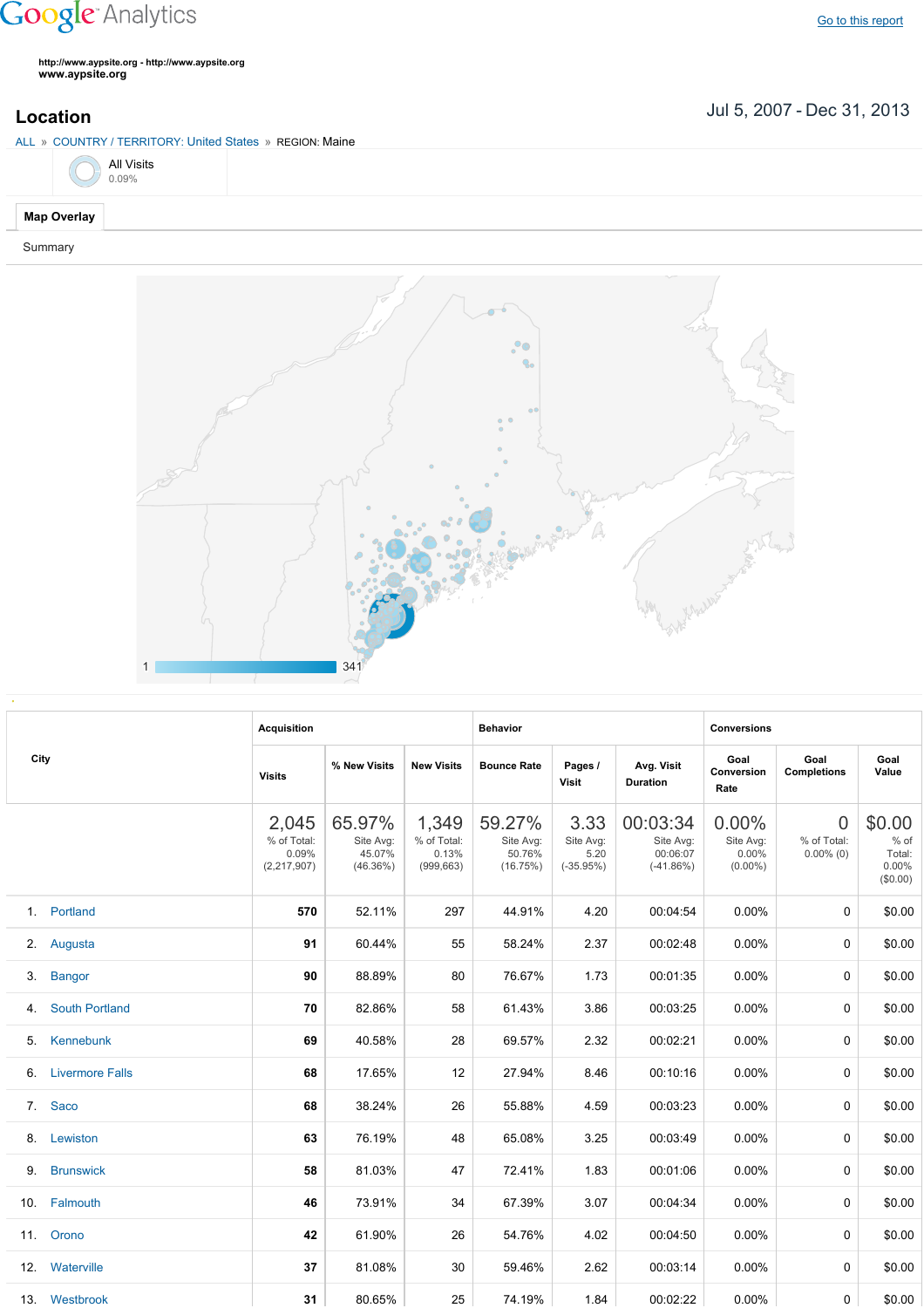| 14. Brunswick         | 29 | 65.52%  | 19             | 72.41%  | 3.00 | 00:02:14 | 0.00%    | 0           | \$0.00 |
|-----------------------|----|---------|----------------|---------|------|----------|----------|-------------|--------|
| 15. Scarborough       | 28 | 46.43%  | 13             | 64.29%  | 2.93 | 00:02:10 | $0.00\%$ | 0           | \$0.00 |
| 16. Kennebunk         | 28 | 25.00%  | 7              | 39.29%  | 3.14 | 00:07:58 | 0.00%    | 0           | \$0.00 |
| 17. Rockland          | 23 | 100.00% | 23             | 78.26%  | 9.13 | 00:04:35 | 0.00%    | 0           | \$0.00 |
| 18. Damariscotta      | 22 | 72.73%  | 16             | 40.91%  | 6.09 | 00:07:36 | 0.00%    | 0           | \$0.00 |
| 19. Sanford           | 20 | 100.00% | 20             | 70.00%  | 3.35 | 00:01:49 | $0.00\%$ | 0           | \$0.00 |
| 20. Auburn            | 18 | 77.78%  | 14             | 72.22%  | 2.00 | 00:03:42 | $0.00\%$ | 0           | \$0.00 |
| 21. Buxton            | 15 | 93.33%  | 14             | 73.33%  | 2.33 | 00:01:25 | $0.00\%$ | 0           | \$0.00 |
| 22. Windham           | 15 | 93.33%  | 14             | 73.33%  | 1.80 | 00:00:56 | $0.00\%$ | 0           | \$0.00 |
| 23. York              | 15 | 73.33%  | 11             | 60.00%  | 2.00 | 00:02:43 | $0.00\%$ | 0           | \$0.00 |
| 24. Belfast           | 14 | 85.71%  | 12             | 71.43%  | 1.43 | 00:00:28 | $0.00\%$ | 0           | \$0.00 |
| 25. Brewer            | 14 | 100.00% | 14             | 71.43%  | 1.93 | 00:00:56 | 0.00%    | 0           | \$0.00 |
| 26. Freeport          | 14 | 78.57%  | 11             | 85.71%  | 1.36 | 00:00:17 | $0.00\%$ | 0           | \$0.00 |
| 27. Old Orchard Beach | 14 | 71.43%  | 10             | 64.29%  | 3.21 | 00:02:33 | $0.00\%$ | 0           | \$0.00 |
| 28. Bar Mills         | 13 | 92.31%  | 12             | 84.62%  | 1.38 | 00:00:49 | $0.00\%$ | 0           | \$0.00 |
| 29. Cumberland Center | 13 | 100.00% | 13             | 84.62%  | 1.31 | 00:01:24 | 0.00%    | 0           | \$0.00 |
| 30. Bar Harbor        | 12 | 91.67%  | 11             | 66.67%  | 6.50 | 00:05:52 | 0.00%    | 0           | \$0.00 |
| 31. Gorham            | 11 | 100.00% | 11             | 54.55%  | 1.45 | 00:00:19 | 0.00%    | 0           | \$0.00 |
| 32. Boothbay          | 10 | 50.00%  | 5              | 70.00%  | 2.90 | 00:00:05 | $0.00\%$ | 0           | \$0.00 |
| 33. Caribou           | 10 | 90.00%  | 9              | 80.00%  | 1.90 | 00:06:52 | 0.00%    | 0           | \$0.00 |
| 34. Ellsworth         | 10 | 90.00%  | 9              | 70.00%  | 3.00 | 00:00:40 | $0.00\%$ | 0           | \$0.00 |
| 35. Farmington        | 10 | 80.00%  | 8              | 70.00%  | 1.90 | 00:02:42 | $0.00\%$ | 0           | \$0.00 |
| 36. Wells             | 10 | 80.00%  | 8              | 80.00%  | 1.30 | 00:02:57 | $0.00\%$ | $\mathbf 0$ | \$0.00 |
| 37. Belgrade          | 9  | 88.89%  | 8              | 33.33%  | 2.78 | 00:04:49 | $0.00\%$ | 0           | \$0.00 |
| 38. Biddeford         | 9  | 88.89%  | 8              | 44.44%  | 2.11 | 00:00:29 | 0.00%    | 0           | \$0.00 |
| 39. Ogunquit          | 9  | 88.89%  | 8              | 55.56%  | 1.89 | 00:03:46 | $0.00\%$ | 0           | \$0.00 |
| 40. Old Town          | 9  | 77.78%  | $\overline{7}$ | 55.56%  | 1.67 | 00:01:47 | $0.00\%$ | 0           | \$0.00 |
| 41. Raymond           | 9  | 88.89%  | 8              | 66.67%  | 2.56 | 00:09:20 | $0.00\%$ | 0           | \$0.00 |
| 42. Kennebunkport     | 9  | 0.00%   | 0              | 44.44%  | 2.44 | 00:02:52 | 0.00%    | 0           | \$0.00 |
| 43. Fort Kent         | 8  | 100.00% | 8              | 62.50%  | 2.12 | 00:00:57 | 0.00%    | 0           | \$0.00 |
| 44. Gray              | 8  | 75.00%  | 6              | 100.00% | 1.00 | 00:00:00 | 0.00%    | 0           | \$0.00 |
| 45. Hollis Center     | 8  | 87.50%  | $\overline{7}$ | 100.00% | 1.00 | 00:00:00 | 0.00%    | 0           | \$0.00 |
| 46. Lincolnville      | 8  | 75.00%  | 6              | 87.50%  | 1.62 | 00:00:27 | $0.00\%$ | $\mathbf 0$ | \$0.00 |
| 47. Freeport          | 8  | 12.50%  | $\mathbf{1}$   | 0.00%   | 3.50 | 00:08:34 | 0.00%    | 0           | \$0.00 |
| 48. Newcastle         | 7  | 85.71%  | 6              | 57.14%  | 1.43 | 00:00:21 | 0.00%    | 0           | \$0.00 |
| 49. Norway            | 7  | 57.14%  | 4              | 71.43%  | 1.29 | 00:00:04 | 0.00%    | 0           | \$0.00 |
| 50. Unity             | 7  | 57.14%  | 4              | 71.43%  | 1.57 | 00:00:15 | 0.00%    | 0           | \$0.00 |
| 51. Fryeburg          | 6  | 100.00% | 6              | 83.33%  | 1.33 | 00:00:07 | $0.00\%$ | 0           | \$0.00 |
| 52. Monmouth          | 6  | 100.00% | 6              | 83.33%  | 1.33 | 00:01:11 | $0.00\%$ | 0           | \$0.00 |
| 53. North Yarmouth    | 6  | 83.33%  | 5              | 66.67%  | 1.33 | 00:00:27 | $0.00\%$ | 0           | \$0.00 |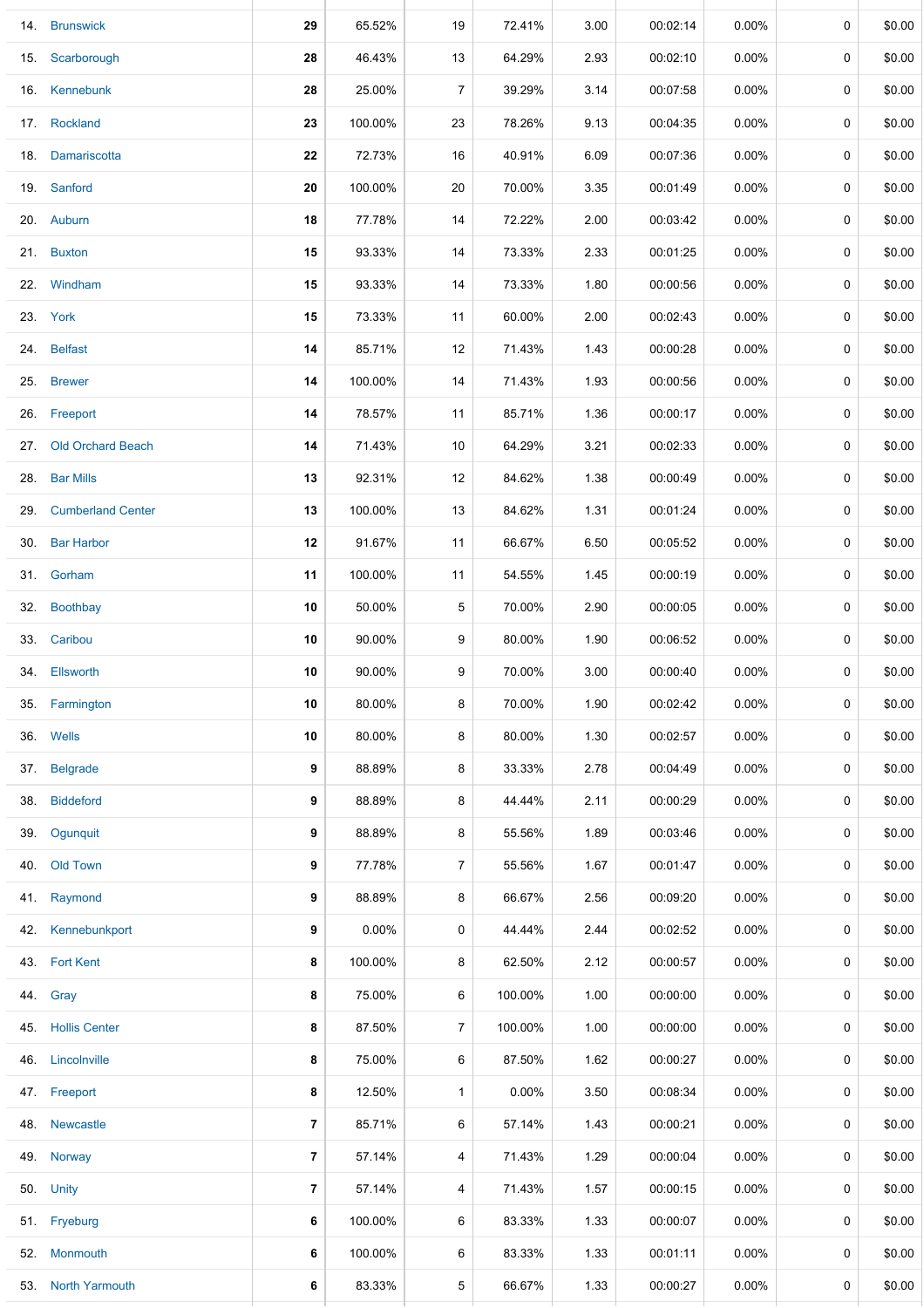|     | 54. West Kennebunk     | 6            | 100.00% | 6              | 50.00%   | 1.83  | 00:01:56 | $0.00\%$ | 0 | \$0.00 |
|-----|------------------------|--------------|---------|----------------|----------|-------|----------|----------|---|--------|
| 55. | Yarmouth               | 6            | 66.67%  | 4              | 66.67%   | 1.50  | 00:00:21 | $0.00\%$ | 0 | \$0.00 |
| 56. | <b>Bridgton</b>        | 5            | 100.00% | 5              | 100.00%  | 1.00  | 00:00:00 | $0.00\%$ | 0 | \$0.00 |
|     | 57. Hope               | 5            | 100.00% | 5              | 80.00%   | 1.20  | 00:00:30 | $0.00\%$ | 0 | \$0.00 |
|     | 58. Jay                | 5            | 60.00%  | 3              | 20.00%   | 8.60  | 00:07:50 | $0.00\%$ | 0 | \$0.00 |
|     | 59. Peru               | 5            | 20.00%  | $\mathbf{1}$   | 40.00%   | 3.60  | 00:01:58 | $0.00\%$ | 0 | \$0.00 |
| 60. | Rockport               | 5            | 80.00%  | 4              | 100.00%  | 1.00  | 00:00:00 | $0.00\%$ | 0 | \$0.00 |
|     | 61. South Berwick      | 5            | 100.00% | 5              | 100.00%  | 1.00  | 00:00:00 | $0.00\%$ | 0 | \$0.00 |
|     | 62. (not set)          | 4            | 75.00%  | 3              | 100.00%  | 1.00  | 00:00:00 | $0.00\%$ | 0 | \$0.00 |
|     | 63. Anson              | 4            | 50.00%  | $\overline{a}$ | 25.00%   | 5.25  | 00:08:30 | $0.00\%$ | 0 | \$0.00 |
|     | 64. Bethel             | 4            | 50.00%  | 2              | 75.00%   | 1.50  | 00:03:24 | $0.00\%$ | 0 | \$0.00 |
|     | 65. Brooks             | 4            | 75.00%  | 3              | $0.00\%$ | 3.50  | 00:01:50 | $0.00\%$ | 0 | \$0.00 |
| 66. | Kennebunkport          | 4            | 100.00% | 4              | 100.00%  | 1.00  | 00:00:00 | $0.00\%$ | 0 | \$0.00 |
|     | 67. Liberty            | 4            | 75.00%  | 3              | 100.00%  | 1.00  | 00:00:00 | $0.00\%$ | 0 | \$0.00 |
| 68. | <b>Machias</b>         | 4            | 50.00%  | 2              | 75.00%   | 1.25  | 00:01:04 | $0.00\%$ | 0 | \$0.00 |
|     | 69. Pittsfield         | 4            | 50.00%  | 2              | 100.00%  | 1.00  | 00:00:00 | 0.00%    | 0 | \$0.00 |
| 70. | <b>Presque Isle</b>    | 4            | 100.00% | 4              | $0.00\%$ | 4.25  | 00:06:08 | $0.00\%$ | 0 | \$0.00 |
|     | 71. Topsham            | 4            | 100.00% | 4              | 100.00%  | 1.00  | 00:00:00 | $0.00\%$ | 0 | \$0.00 |
|     | 72. Whitefield         | 4            | 50.00%  | 2              | 100.00%  | 1.00  | 00:00:00 | $0.00\%$ | 0 | \$0.00 |
|     | 73. Wiscasset          | 4            | 100.00% | 4              | 50.00%   | 2.50  | 00:01:42 | $0.00\%$ | 0 | \$0.00 |
|     | 74. Scarborough        | 4            | 75.00%  | 3              | 75.00%   | 1.50  | 00:00:15 | $0.00\%$ | 0 | \$0.00 |
| 75. | Edgecomb               | 3            | 66.67%  | $\overline{2}$ | 100.00%  | 1.00  | 00:00:00 | $0.00\%$ | 0 | \$0.00 |
|     | 76. Hallowell          | 3            | 100.00% | 3              | 0.00%    | 5.33  | 00:02:23 | $0.00\%$ | 0 | \$0.00 |
| 77. | Harrington             | 3            | 33.33%  | $\mathbf{1}$   | 66.67%   | 3.00  | 00:01:00 | $0.00\%$ | 0 | \$0.00 |
| 78. | <b>Island Falls</b>    | 3            | 100.00% | 3              | 66.67%   | 1.67  | 00:00:05 | $0.00\%$ | 0 | \$0.00 |
| 79. | <b>Mexico</b>          | 3            | 100.00% | 3              | 100.00%  | 1.00  | 00:00:00 | $0.00\%$ | 0 | \$0.00 |
|     | 80. Morrill            | 3            | 66.67%  | $\overline{2}$ | 100.00%  | 1.00  | 00:00:00 | $0.00\%$ | 0 | \$0.00 |
|     | 81. Naples             | 3            | 100.00% | 3              | 100.00%  | 1.00  | 00:00:00 | $0.00\%$ | 0 | \$0.00 |
| 82. | <b>New Gloucester</b>  | 3            | 100.00% | 3              | 66.67%   | 2.33  | 00:00:20 | $0.00\%$ | 0 | \$0.00 |
| 83. | Norridgewock           | 3            | 66.67%  | $\overline{2}$ | 66.67%   | 3.67  | 00:01:29 | $0.00\%$ | 0 | \$0.00 |
|     | 84. Poland             | 3            | 100.00% | 3              | 33.33%   | 2.67  | 00:02:25 | $0.00\%$ | 0 | \$0.00 |
| 85. | Searsmont              | 3            | 66.67%  | $\overline{2}$ | 66.67%   | 2.00  | 00:00:32 | 0.00%    | 0 | \$0.00 |
| 86. | <b>Standish</b>        | 3            | 100.00% | 3              | 100.00%  | 1.00  | 00:00:00 | $0.00\%$ | 0 | \$0.00 |
| 87. | Waldoboro              | 3            | 66.67%  | $\overline{2}$ | 66.67%   | 16.00 | 00:17:01 | $0.00\%$ | 0 | \$0.00 |
| 88. | Winthrop               | 3            | 66.67%  | $\overline{2}$ | 0.00%    | 5.33  | 00:01:58 | $0.00\%$ | 0 | \$0.00 |
|     | 89. Camden             | 3            | 66.67%  | 2              | 66.67%   | 1.33  | 00:05:23 | $0.00\%$ | 0 | \$0.00 |
| 90. | <b>Blue Hill</b>       | $\mathbf{2}$ | 100.00% | $\overline{2}$ | 50.00%   | 1.50  | 00:03:08 | $0.00\%$ | 0 | \$0.00 |
| 91. | <b>Boothbay Harbor</b> | 2            | 100.00% | $\overline{a}$ | 100.00%  | 1.00  | 00:00:00 | $0.00\%$ | 0 | \$0.00 |
| 92. | <b>Brownfield</b>      | $\mathbf{2}$ | 100.00% | $\overline{a}$ | 100.00%  | 1.00  | 00:00:00 | $0.00\%$ | 0 | \$0.00 |
|     | 93. Casco              | 2            | 100.00% | 2              | 100.00%  | 1.00  | 00:00:00 | $0.00\%$ | 0 | \$0.00 |
| QΔ  | Cranherry Isles        | $\mathbf{p}$ | 100 00% | $\mathcal{P}$  | በ በበ%    | 550   | 00:01:03 | ለ በሀል    | U | ደበ በበ  |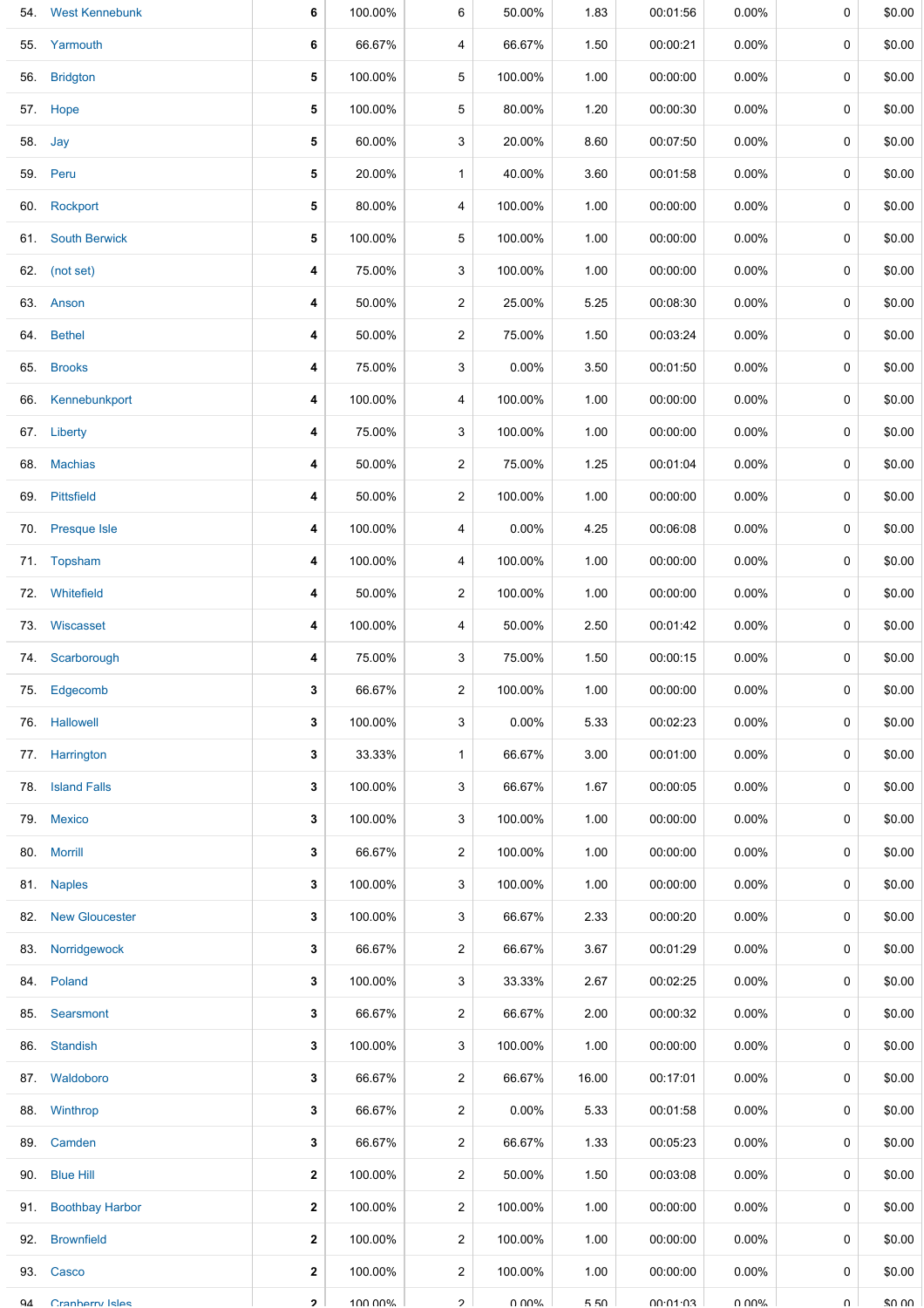|      | <b>URTINGTY ISICS</b> |              | 100.0070 |                | <b>0.0070</b> | ⊽.⊽⊽  | 00.01.00 | <b>0.000</b> |   | ψυ.υυ  |
|------|-----------------------|--------------|----------|----------------|---------------|-------|----------|--------------|---|--------|
|      | 95. Detroit           | $\mathbf 2$  | 100.00%  | $\overline{2}$ | 100.00%       | 1.00  | 00:00:00 | $0.00\%$     | 0 | \$0.00 |
| 96.  | Dover-Foxcroft        | $\mathbf{2}$ | 100.00%  | $\overline{a}$ | 100.00%       | 1.00  | 00:00:00 | $0.00\%$     | 0 | \$0.00 |
|      | 97. Easton            | $\mathbf 2$  | 100.00%  | 2              | 50.00%        | 2.00  | 00:03:56 | $0.00\%$     | 0 | \$0.00 |
|      | 98. Etna              | $\mathbf 2$  | 100.00%  | $\overline{2}$ | 100.00%       | 1.00  | 00:00:00 | $0.00\%$     | 0 | \$0.00 |
|      | 99. Houlton           | $\mathbf 2$  | 100.00%  | $\overline{2}$ | 100.00%       | 1.00  | 00:00:00 | $0.00\%$     | 0 | \$0.00 |
|      | 100. Kittery          | $\mathbf{2}$ | 50.00%   | $\mathbf{1}$   | 100.00%       | 1.00  | 00:00:00 | $0.00\%$     | 0 | \$0.00 |
|      | 101. Lincoln          | $\mathbf 2$  | 100.00%  | $\overline{2}$ | 100.00%       | 1.00  | 00:00:00 | $0.00\%$     | 0 | \$0.00 |
|      | 102. Medway           | 2            | 0.00%    | 0              | 50.00%        | 1.50  | 00:00:36 | $0.00\%$     | 0 | \$0.00 |
|      | 103. Orrington        | $\mathbf{2}$ | 100.00%  | $\overline{a}$ | 50.00%        | 2.00  | 00:00:59 | $0.00\%$     | 0 | \$0.00 |
|      | 104. Sabattus         | 2            | 100.00%  | $\overline{2}$ | 50.00%        | 2.00  | 00:00:19 | $0.00\%$     | 0 | \$0.00 |
|      | 105. Salsbury Cove    | $\mathbf 2$  | 100.00%  | $\overline{2}$ | 100.00%       | 1.00  | 00:00:00 | $0.00\%$     | 0 | \$0.00 |
|      | 106. Skowhegan        | 2            | 100.00%  | $\overline{2}$ | 100.00%       | 1.00  | 00:00:00 | $0.00\%$     | 0 | \$0.00 |
|      | 107. Sumner           | $\mathbf{2}$ | 100.00%  | $\overline{2}$ | 50.00%        | 1.50  | 00:01:31 | $0.00\%$     | 0 | \$0.00 |
|      | 108. Turner           | 2            | 100.00%  | $\overline{2}$ | 100.00%       | 1.00  | 00:00:00 | $0.00\%$     | 0 | \$0.00 |
|      | 109. Waterboro        | 2            | 100.00%  | $\overline{2}$ | 50.00%        | 7.50  | 00:00:52 | $0.00\%$     | 0 | \$0.00 |
|      | 110. West Paris       | $\mathbf 2$  | 100.00%  | $\overline{2}$ | 100.00%       | 1.00  | 00:00:00 | $0.00\%$     | 0 | \$0.00 |
|      | 111. Bar Harbor       | $\mathbf{2}$ | 100.00%  | $\overline{a}$ | 100.00%       | 1.00  | 00:00:00 | $0.00\%$     | 0 | \$0.00 |
|      | 112. Pittsfield       | 2            | $0.00\%$ | 0              | 0.00%         | 2.00  | 00:01:47 | $0.00\%$     | 0 | \$0.00 |
|      | 113. Andover          | 1            | 100.00%  | $\mathbf{1}$   | 100.00%       | 1.00  | 00:00:00 | $0.00\%$     | 0 | \$0.00 |
|      | 114. Berwick          | 1            | 100.00%  | $\mathbf{1}$   | 100.00%       | 1.00  | 00:00:00 | $0.00\%$     | 0 | \$0.00 |
|      | 115. Bristol          | 1            | 0.00%    | 0              | 100.00%       | 1.00  | 00:00:00 | $0.00\%$     | 0 | \$0.00 |
|      | 116. Buckfield        | 1            | 100.00%  | $\mathbf{1}$   | 100.00%       | 1.00  | 00:00:00 | 0.00%        | 0 | \$0.00 |
|      | 117. Bucksport        | 1            | 100.00%  | $\mathbf{1}$   | 100.00%       | 1.00  | 00:00:00 | 0.00%        | 0 | \$0.00 |
|      | 118. Calais           | 1            | 100.00%  | $\mathbf{1}$   | 0.00%         | 6.00  | 00:00:43 | $0.00\%$     | 0 | \$0.00 |
|      | 119. Camden           | 1            | 100.00%  | $\mathbf{1}$   | 100.00%       | 1.00  | 00:00:00 | $0.00\%$     | 0 | \$0.00 |
|      | 120. Castine          | 1            | 100.00%  | $\mathbf{1}$   | 100.00%       | 1.00  | 00:00:00 | $0.00\%$     | 0 | \$0.00 |
|      | 121. Charleston       | 1            | 100.00%  | $\mathbf{1}$   | 100.00%       | 1.00  | 00:00:00 | $0.00\%$     | 0 | \$0.00 |
|      | 122. Chebeague Island | 1            | 100.00%  | $\mathbf{1}$   | $0.00\%$      | 6.00  | 00:02:07 | $0.00\%$     | 0 | \$0.00 |
|      | 123. Corinth          | 1            | 100.00%  | $\mathbf{1}$   | 100.00%       | 1.00  | 00:00:00 | $0.00\%$     | 0 | \$0.00 |
|      | 124. Denmark          | 1            | 100.00%  | $\mathbf{1}$   | 100.00%       | 1.00  | 00:00:00 | $0.00\%$     | 0 | \$0.00 |
|      | 125. Dixfield         | 1            | 100.00%  | $\mathbf{1}$   | 100.00%       | 1.00  | 00:00:00 | $0.00\%$     | 0 | \$0.00 |
|      | 126. Dresden          | 1            | 100.00%  | $\mathbf{1}$   | $0.00\%$      | 3.00  | 00:04:43 | $0.00\%$     | 0 | \$0.00 |
|      | 127. Durham           | 1            | 100.00%  | $\mathbf{1}$   | 100.00%       | 1.00  | 00:00:00 | $0.00\%$     | 0 | \$0.00 |
| 128. | Eastport              | 1            | 100.00%  | $\mathbf{1}$   | $0.00\%$      | 4.00  | 00:06:28 | 0.00%        | 0 | \$0.00 |
|      | 129. Fairfield        | 1            | 100.00%  | $\mathbf{1}$   | 0.00%         | 5.00  | 00:38:08 | $0.00\%$     | 0 | \$0.00 |
|      | 130. Farmingdale      | 1            | 100.00%  | $\mathbf{1}$   | 100.00%       | 1.00  | 00:00:00 | $0.00\%$     | 0 | \$0.00 |
|      | 131. Frenchville      | 1            | 100.00%  | $\mathbf{1}$   | $0.00\%$      | 13.00 | 00:34:47 | $0.00\%$     | 0 | \$0.00 |
|      | 132. Gardiner         | 1            | 100.00%  | $\mathbf{1}$   | 100.00%       | 1.00  | 00:00:00 | 0.00%        | 0 | \$0.00 |
| 133. | Greenville            | 1            | 100.00%  | $\mathbf{1}$   | 0.00%         | 11.00 | 00:06:30 | $0.00\%$     | 0 | \$0.00 |
|      | 134. Harpswell        | 1            | 100.00%  | $\mathbf{1}$   | 100.00%       | 1.00  | 00:00:00 | 0.00%        | 0 | \$0.00 |